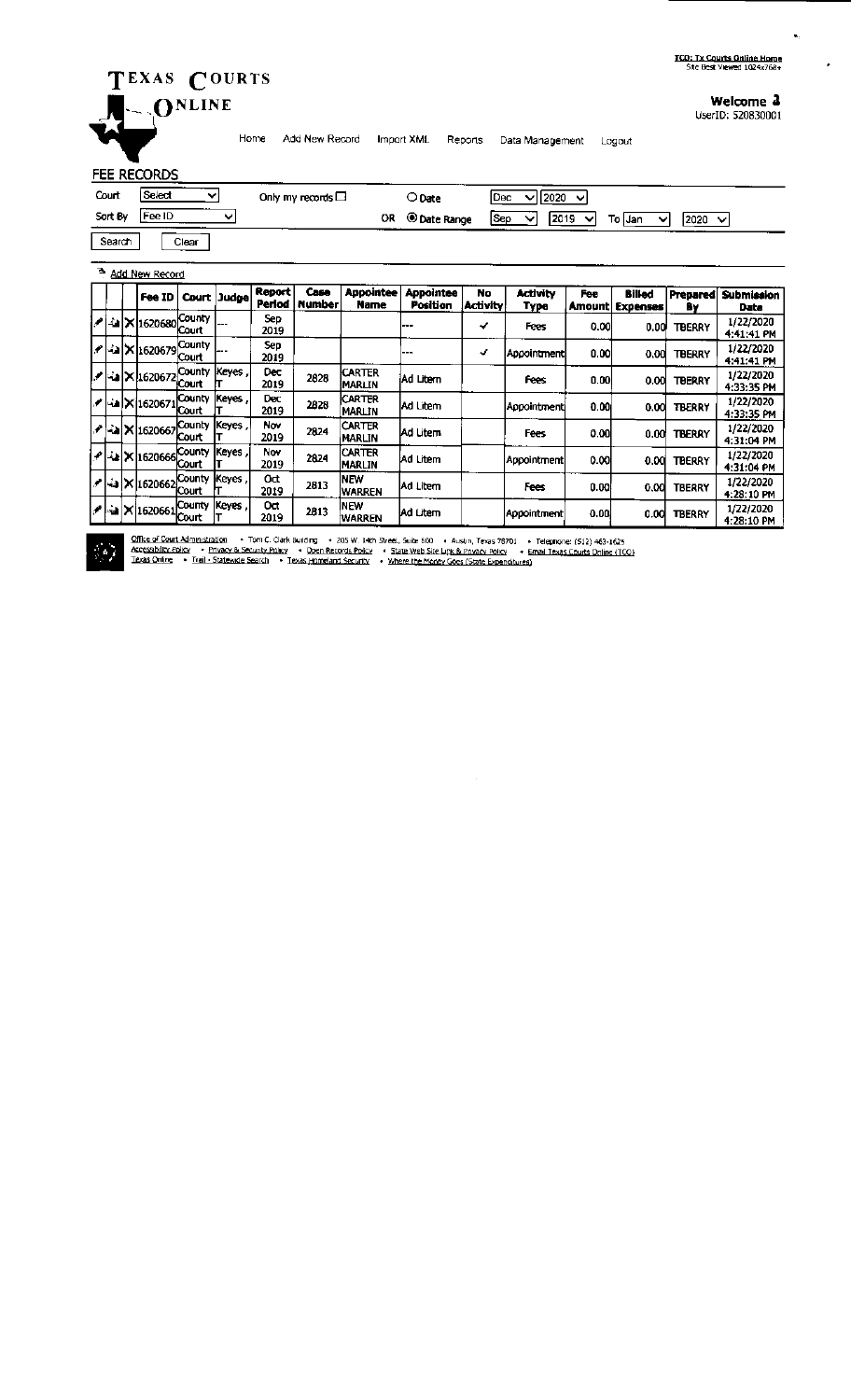# GAINES COUNTY APPOINTMENTS APPROVED FOR COUNTY COURTS - SEPTEMBER, 2019

 $\ddot{\phantom{0}}$ 

 $\ddot{\cdot}$ 

| i<br>P            | <b>MUNBER OF</b><br>coorr                                                       |
|-------------------|---------------------------------------------------------------------------------|
| ö                 | <b>I JUDGE/NASTRR/REERREE</b><br><b>CREATING APPOINTMENT</b><br><b>SPACE CP</b> |
| Ë                 | <b>CASE MUNDER</b>                                                              |
| Ë                 | <b>STALS BEY</b>                                                                |
| talat             | BAS RD.                                                                         |
| þ                 | <b>HARE OF PRESCH</b><br>こっさつき                                                  |
| p                 | <b>POSITION TO MEICE</b><br><b>WENTOFFA</b>                                     |
| ę                 | SI BELAIOddey                                                                   |
| $ 2019 - 09 - 01$ | <b>MTR OF</b>                                                                   |

This form is for tracking purposes only and will not be accepted as monthly report. The information must be entered into the reporting detebase.